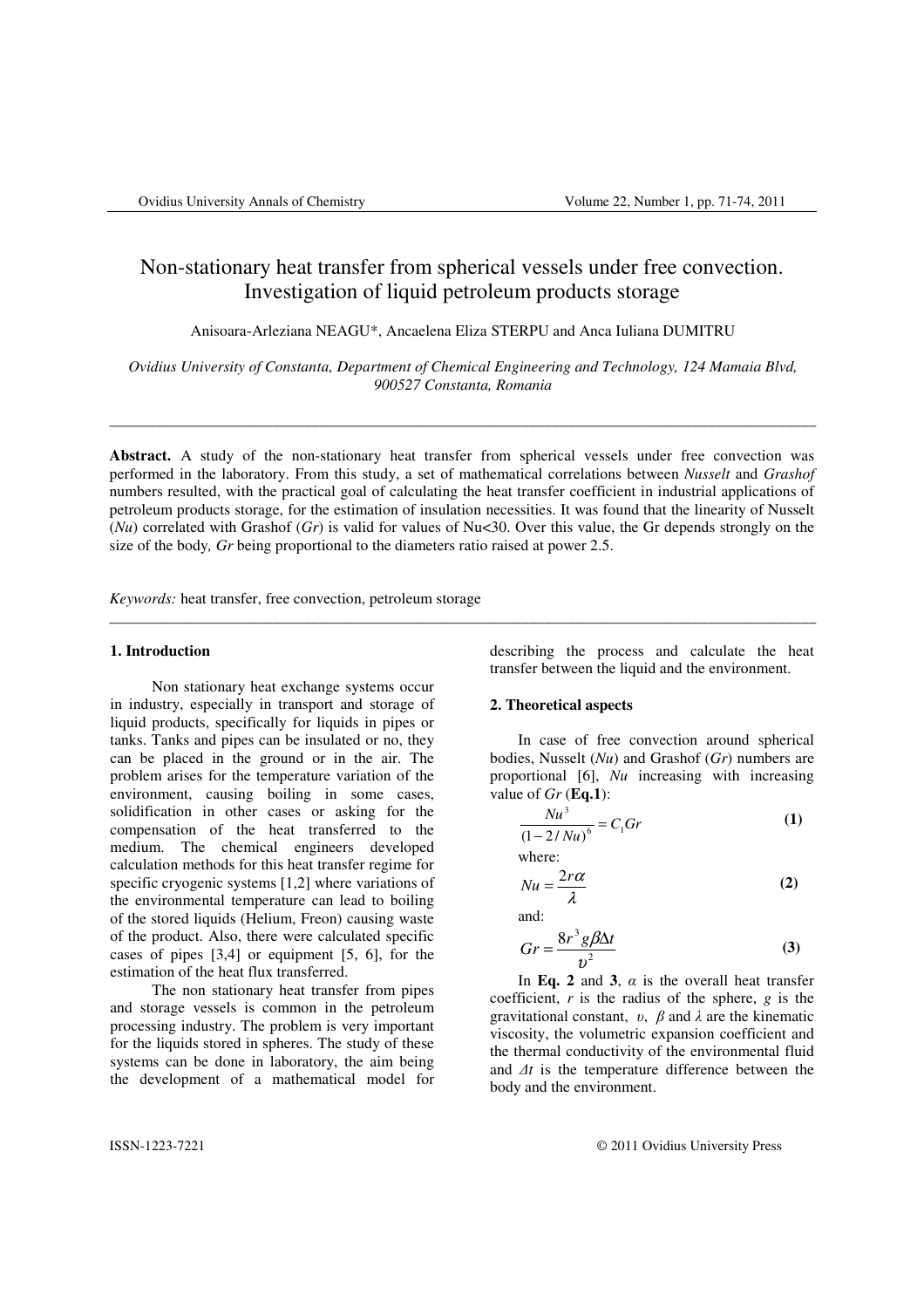The overall transfer coefficient  $\alpha$  in case of a sphere is defined by **Eq.4**:

$$
q = \alpha \pi \cdot r^2 \Delta t \tag{4}
$$

where  $q$  is the thermal flux transferred (W).

So, by determining the thermal flux, one can calculate further the coefficient  $\alpha$ . The thermal flux can be calculated with the formula (**Eq.5**):

$$
q = \frac{Q}{\tau} = \frac{m \cdot c_p \cdot \Delta t}{\tau}
$$
 (5)

where *Q* is the sphere liquid heat exchanged with the environment (J), m and  $c_p$  are the mass and the liquid specific heat and  $\tau$  is the time in wich  $Q$  was exchanged. Form (5) is valid in case of a stationary state but the unsteady heat exchange can be considered as a succession of stationary states. So, from Eq.2-5, *Nu* and *Gr* numbers can be calculated for a succession of experimental data and then they can be correlated with Eq.1 to find the value of the constant *C1*. If needed, another equation can be found between *Nu* and *Gr*.

The involved physical properties are: density, viscosity, specific heat and thermal conductivity. These properties are variable with temperature.

Data for the variation with temperature of water and air properties are well known [8]. For petroleum fractions and pure hydrocarbons, the properties are calculated with empirical relationships [9]. For the density and the specific heat (which intervenes in calculation), these relationships are (**Eq.6** and **7**):

$$
\rho = 10^3 \cdot d_4^{20} \left[ 1 - \frac{t - 20}{2290 - 6340 \cdot d_4^{20} + 5965 (d_4^{20})^2} \right]
$$
\n
$$
c_p = \left[ (2,964 - 1,332 d_{15}^{15}) + (0,006148 - 0,002308 d_{15}^{15}) \cdot t \right]
$$
\n
$$
\cdot (0,0538K + 0,3544)
$$

$$
[\mathbf{k} \mathbf{J}/\mathbf{k} \mathbf{g} \cdot {}^{0}\mathbf{C}] \qquad (7)
$$

For pure hydrocarbons, the variation of density and specific heat can be calculated with the following relationships (**Eq. 8** and **9**) [9]:

$$
\rho = a + \sqrt{b - c \cdot t}
$$
 [kg/m<sup>3</sup>] (8)  
where a, b, c, are coefficients for the  
range 0-300 °C are:  $a = 337.919$ ,  $b = 299.597.7$ ,  $c = 936.793$ 

and:

$$
c_p = A + B \cdot t + C \cdot t^2 \qquad [J/kg \cdot {}^{0}C] \qquad (9)
$$

where:  $A \cdot 10^{-2} = 14.553$ ,  $B = -0.066365$ ,  $C \cdot 10^{2} =$ 0.38309, for the temperature range  $0\n-200<sup>0</sup>C$ .

## **3. Experimental**

The temperature variation is measured for different nature cooling liquids, stored in spherical vessels. Three glass spherical flasks are suspended in the air, in the absence of air eddies and heat sources. Balloons are of different size with external diameters ranging from 84 mm to 135 mm. The inner diameter was determined by measuring the volume of liquid needed to fill the balloon. The flask neck was sealed with a rubber stopper through which a thermometer was placed it the middle of the liquid, measuring the temperature with 0.1  $^{0}$ C precision.

The cooling started temperature was  $t = 80<sup>0</sup>C$ , being limited by the proximity of boiling point for toluene  $(110 \t 0$ <sup>o</sup>C). During the study, room temperature was  $23 \text{ °C}$ . The temperature variation was monitored when the same liquid is cooled in balloons of different size. The residence time was between 1 and 2.25 hours, readings being made at intervals of 0.25 hours.

#### **4. Results and Discussions**

The experimental data for the cooling of liquids in spherical vessels are presented in **Tables 1-3.** 

The values of *Nu* and *Gr* criteria were calculated in each case in order to characterize the natural convection in the air around the vessels. The correlation of *Nu* and *Gr* was linear as described by Eq.1 only for *Nu* up to 30. In this case  $C_1=0.0148$ with 0.0028. standard deviation

For higher values of *Nu,* the correlation is not linear and strongly depends on the size (diameter) of the body. That's why the experimental data were separated for different diameters of the vessel, whatever was the size of the vessel and three correlation curves were obtained, as seen in **Fig.1.**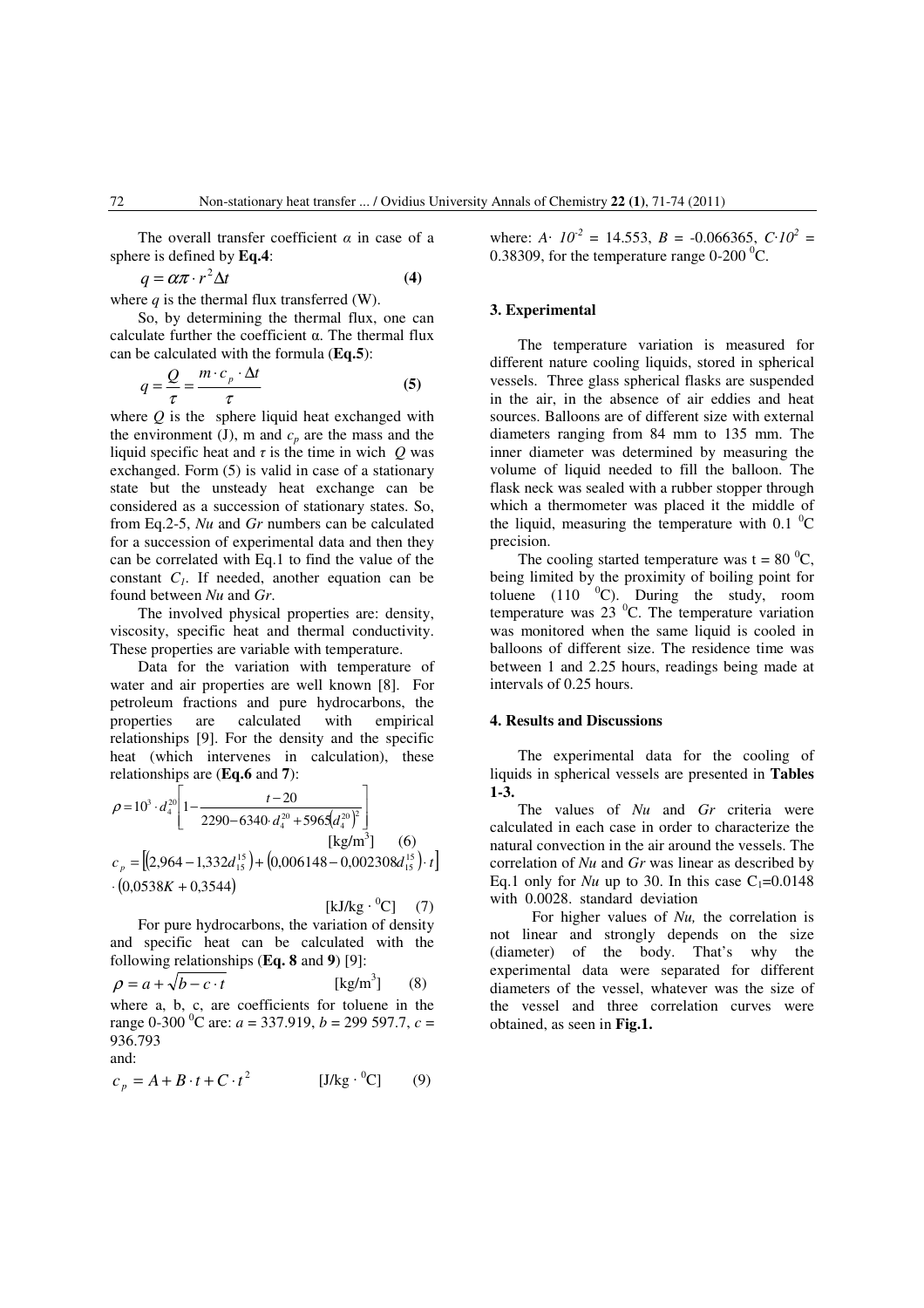| spherical vessels       |                                         |       |       |  |  |
|-------------------------|-----------------------------------------|-------|-------|--|--|
| <b>Balloon</b> number   | 1                                       | 2     | 3     |  |  |
| Internal diameter       | 83.1                                    | 107.6 | 133.4 |  |  |
| $D_i$ , [mm]            |                                         |       |       |  |  |
| External                | 84.2                                    | 109.0 | 135.2 |  |  |
| diameter                |                                         |       |       |  |  |
| $D_e$ , [mm]            |                                         |       |       |  |  |
| Room                    | 23                                      | 23    | 23    |  |  |
| temperature,<br>$t_{m}$ |                                         |       |       |  |  |
| $\rm I^{0}Cl$           |                                         |       |       |  |  |
| Residence time, $\tau$  | Liquid temperature, t $\lceil^0C\rceil$ |       |       |  |  |
| [h]                     |                                         |       |       |  |  |
| 0                       | 80                                      | 80    | 80    |  |  |
| 0.25                    | 59                                      | 62    | 69    |  |  |
| 0.50                    | 48                                      | 55    | 61.5  |  |  |
| 0.75                    | 45                                      | 49    | 55    |  |  |
|                         | 37                                      | 44    | 50    |  |  |
| 1.25                    | 33                                      | 40    | 46    |  |  |
| 1.50                    | 31                                      | 37    | 43    |  |  |
| 1.75                    |                                         | 34    | 39.5  |  |  |
| 2                       |                                         | 33    | 38    |  |  |
| 2.25                    |                                         | 32    | 36.5  |  |  |

**Table 1**. Experimental data for water cooling in spherical vessels

**Table 2.** Experimental data for toluene cooling in spherical vessels

| Balloon number        | 1                             | $\overline{c}$ | 3     |  |
|-----------------------|-------------------------------|----------------|-------|--|
| Internal diameter     | 83.1                          | 107.6          | 133.4 |  |
| $D_i$ , [mm]          |                               |                |       |  |
| External              | 84.2                          | 109.0          | 135.2 |  |
| diameter              |                               |                |       |  |
| $D_e$ , [mm]          |                               |                |       |  |
| Room                  | 23                            | 23             | 23    |  |
| temperature $t_m$ ,   |                               |                |       |  |
| $[{}^{0}C]$           |                               |                |       |  |
| Residence time $\tau$ | Liquid temperature $t[^{0}C]$ |                |       |  |
| [h]                   |                               |                |       |  |
| $\mathbf{0}$          | 80                            | 80             | 80    |  |
| 0.25                  | 49                            | 57             | 57    |  |
| 0.50                  | 38                            | 45             | 46    |  |
| 0.75                  | 32                            | 37             | 39    |  |
|                       | 29                            | 32             | 34    |  |
| 1.25                  | 26                            | 29             | 31    |  |
| 1.50                  |                               | 26             | 29.8  |  |
| 1.75                  |                               |                | 27.5  |  |
| 2                     |                               |                | 26.5  |  |
| 2.25                  |                               |                | 25.5  |  |

**Table 3.** Experimental data for Diesel cooling in spherical vessels

| SPIIULUAI VUSSUIS                     |                              |       |       |  |  |  |
|---------------------------------------|------------------------------|-------|-------|--|--|--|
| Balloon number                        | 1                            | 2     | 3     |  |  |  |
| Internal diameter                     | 83.1                         | 107.6 | 133.4 |  |  |  |
| $D_i$ , [mm]                          |                              |       |       |  |  |  |
| External                              | 84.2                         | 109.0 | 135.2 |  |  |  |
| diameter                              |                              |       |       |  |  |  |
| $D_e$ , [mm]                          |                              |       |       |  |  |  |
| Room                                  | 23                           | 23    | 23    |  |  |  |
| temperature<br>$t_{m}$<br>$\rm l^0Cl$ |                              |       |       |  |  |  |
| Residence time $\tau$                 | Liquid temperature t, $[°C]$ |       |       |  |  |  |
| [h]                                   |                              |       |       |  |  |  |
| 0                                     | 80                           | 80    | 80    |  |  |  |
| 0.25                                  | 49                           | 58    | 60    |  |  |  |
| 0.50                                  | 36                           | 46    | 48.5  |  |  |  |
| 0.75                                  | 34                           | 35    | 41.5  |  |  |  |
| 1                                     | 29.8                         | 32    | 36    |  |  |  |
| 1.25                                  | 28.2                         | 31    | 32.5  |  |  |  |
| 1.50                                  | 26.2                         | 29    | 29    |  |  |  |
| 1.75                                  | 25.6                         | 25    | 27    |  |  |  |
| 2                                     |                              | 24    | 25    |  |  |  |
| 2.25                                  |                              |       | 24.5  |  |  |  |

The **Eq. 10-12** describe the correlation between *Nu* and *Gr* numbers for *Nu>30*: For  $D_1=84$  mm:

 $Gr = 1 \cdot 10^6$  in Nu  $- 2 \cdot 10^6$  (10) For  $D_2=109$  mm:  $Gr = 3 \cdot 10^6$  lnNu  $- 9 \cdot 10^6$  (11) For  $D_3=135$  mm:

 $Gr = 6 \cdot 10^6$  knNu  $- 2 \cdot 10^7$  (12)

From Eq.10-12, it was noticed that at the same value of *Nu*, the value of *Gr* is proportional to the diameters ratio raised at power 2.5, this indicating that *Gr* depends strongly on the size of the body (**Eq. 13-14**):

$$
Gr \sim \left(\frac{P_2}{D_1}\right)^{2.5}
$$
\n
$$
Gr_2 = Gr_1 \cdot \left(\frac{D_2}{D_3}\right)^{2.5}
$$
\n(13)\n(14)

For bigger bodies, the *Gr* number can be calculated with Eq.14.